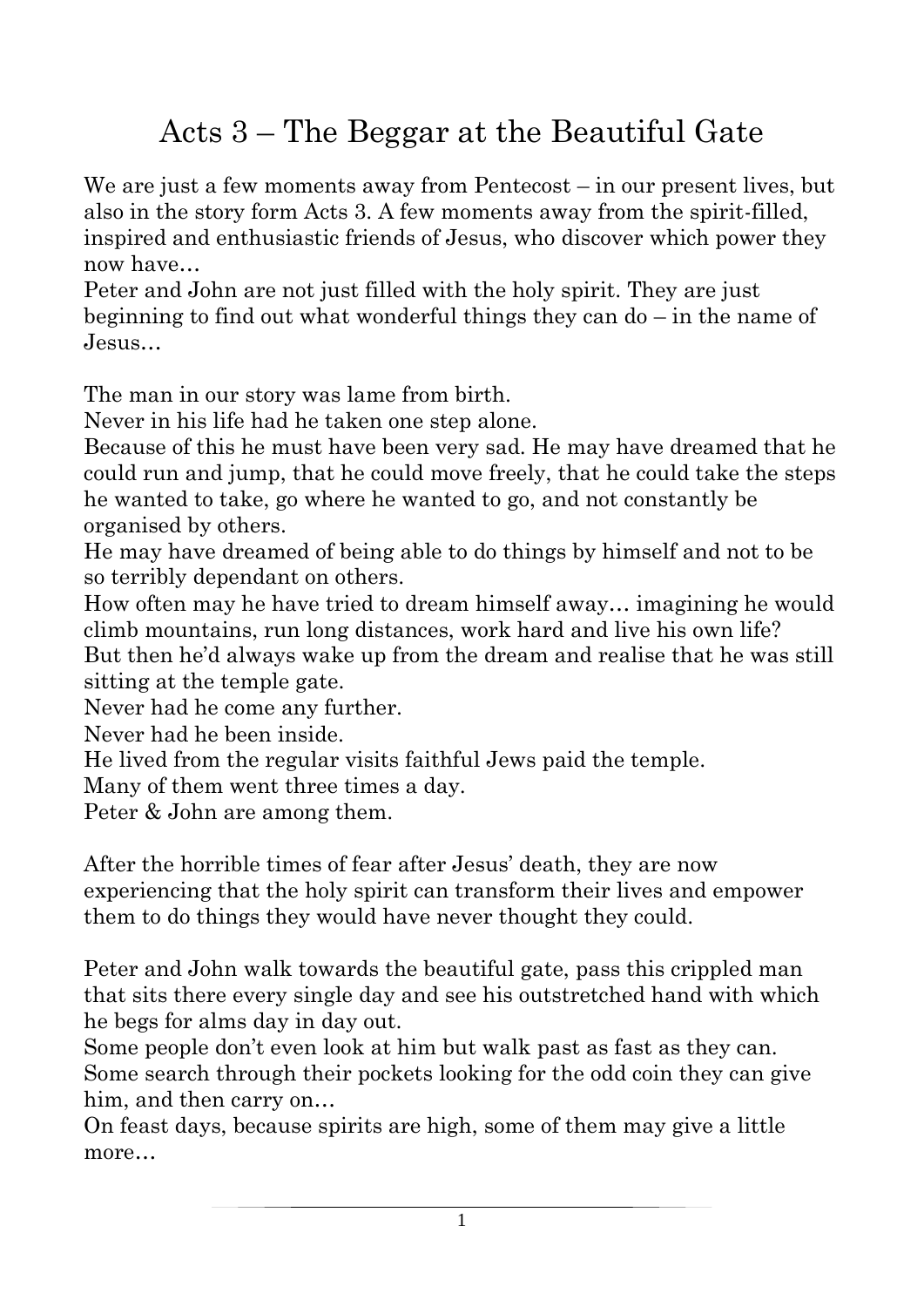How surprised must the beggar have been, when no coin was thrown in his hat, but a strong deep voice of a grown-up man urged him to lift up his eyes and look at him.

"Look at us", Peter told the man. "I have no silver or gold - "

Had Peter & John disappeared after this sentence, nobody would have been offended or surprised.

The difference only comes in what Peter says then: "…but what I have, I give you."

That is the highpoint of our story.

In fact, the climax is maybe even the moment of silence... that short but so important pause that changes a whole life…

I have no silver or gold, but what I have, I give you…

And then comes the crucial point: in the name of Jesus Christ of Nazareth.

What Peter does, he does in the name of Jesus. He was just beginning to realise that what Jesus had done before, they now could do themselves: preaching with conviction, enabling people to live new lives, healing men and women…

The highpoint in our story is that the person who follows Jesus does not give as everybody expects but discovers that beyond the general expectations, there is something so totally different to give, something much more valuable… that there is life to give – in the name of Jesus: new life, support, love & care.

While everybody else pushes past the crippled man, Peter stops in front of him, looks at him and challenges him. "Look at us!"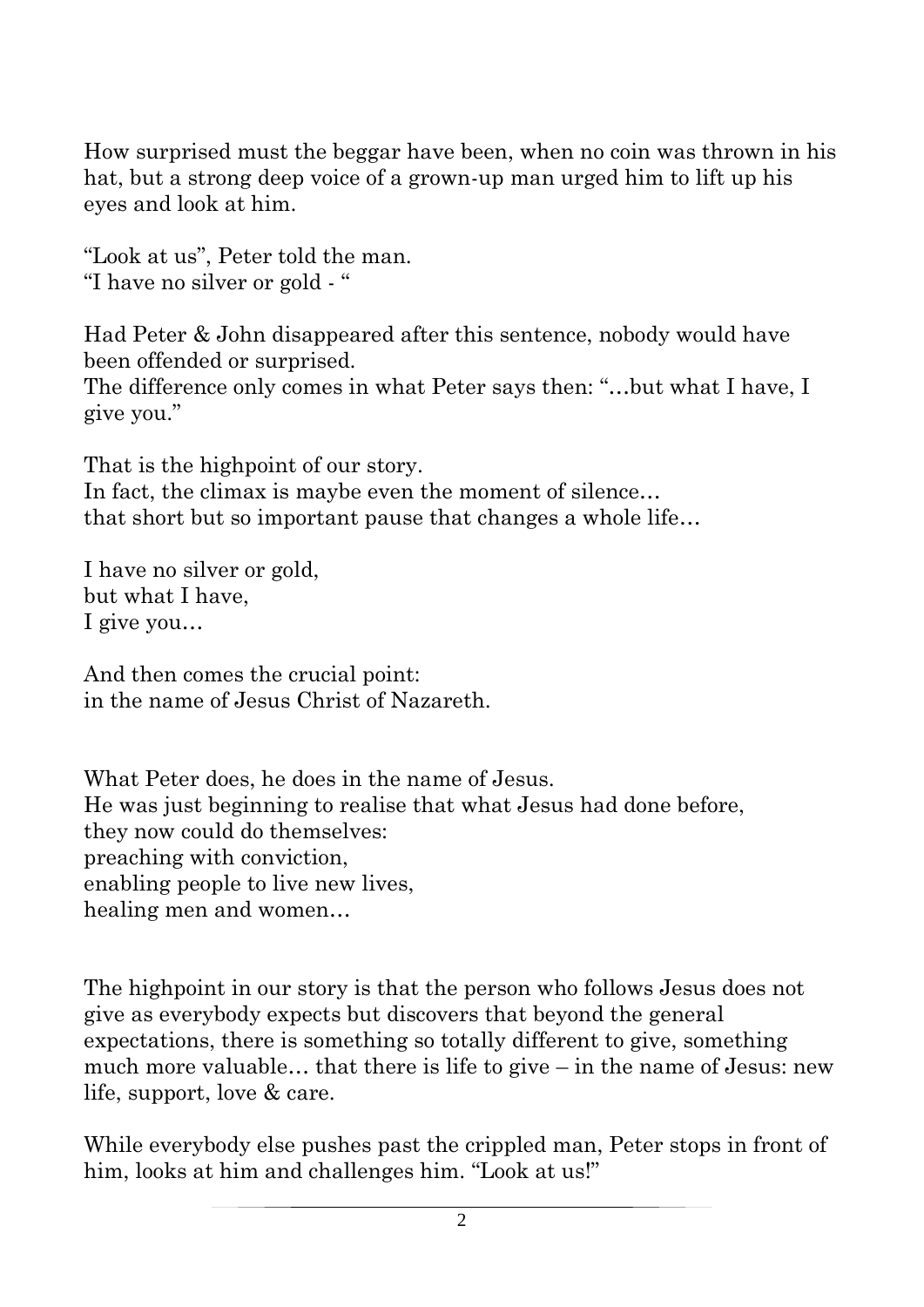Then he takes him by the hand and lifts him up.

Just imagine Peter: fully concentrating on what he is doing – in Jesus name. Giving this man a hand, touching him, feeling him, getting so close that the man's feet and ankles which he'd never used in his whole life, were made strong, so that he could stand.

Peter's undivided attention sets in motion what is then described at almost breathless speed. Immediately, the Bible says, the man jumps up, stands and walks, enters the temple and praises God.

There is no hesitation in the man's reaction… no time to wonder much, to worry or even mistrust. The man takes what Peter offers – and is healed.

Peter's simple but through and through honest "Here I am for you". sets the lame man on his feet and heals every aspect of his pitiful life.

Let's be honest, the trust and confidence and the spontaneity of the man, is just as much a miracle as is the healing. There is no second in which he has doubts or shows fear.

He jumps up – and praises God.

And I wonder how I would react?

Would I mistrust the healing? Would I dare to stand on my feet? Would I hide my new condition – rather wait a bit, to see if it is really true? Would I be ashamed? Try not to draw people's attention towards me?

Would I rather behave as the crowd did in the story? Stand back at a distance and be filled with wonder and amazement?